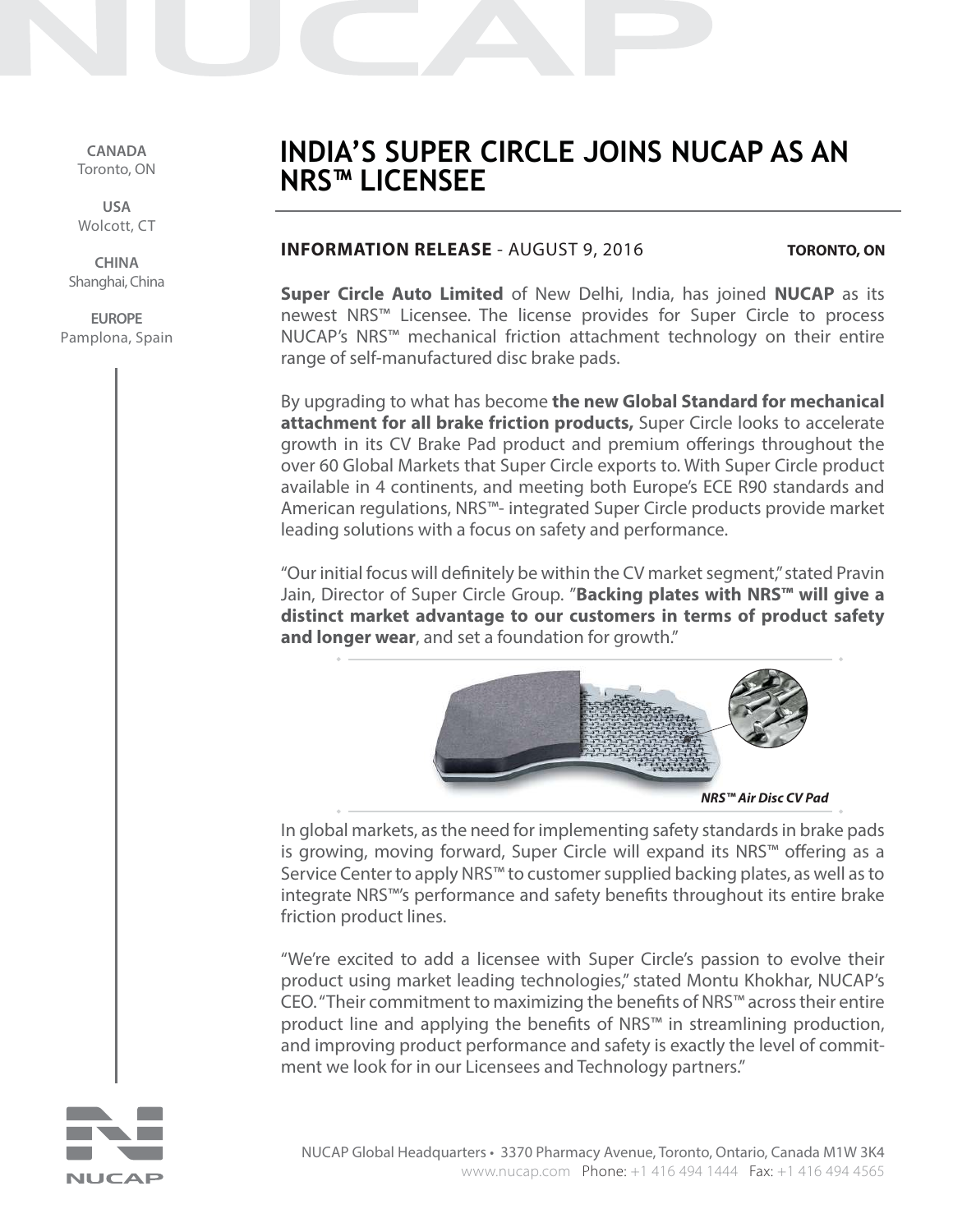**CANADA** Toronto, ON

**USA** Wolcott, CT

**CHINA** Shanghai, China

**EUROPE** Pamplona, Spain



```
NUCAP NRS™
```
#### **PAGE 2 OF 3**

# **About Super Circle Auto Limited:**

Established in 1965, Super Circle manufactures a wide range of high quality, precision engineered automotive parts. With over five decades of production expertise, the company is a leading name in friction products in it's core markets. A high degree of quality control and fine-tuned customised production in each of its 5 manufacturing units in Delhi region allows Super Circle the ability to stay in step with changing global requirements, ensuring that the company is associated with quality and reliability the world over.

## **About NRS™**

NRS™ is NUCAP Industries' patented process for the surface modification of disc brake backing plates, adding consistent matrix of raised steel hooks that facilitate a mechanical bond between disc brake plate and friction materials. **The NRS™ pre-coated backing plates provide mechanical bonding that protect against heat, force or corrosion related delamination of brake pads.**

NRS™ is often called "**the hidden benefit**", essentially invisible on a finished brake pad while **delivering brake products that are**;

- **Safer**
- **Quieter**
- **Longer Lasting**

NRS™ pre-coated backing plates, within its 16 years of implementation across numerous OE/OES and Premium Aftermarket products and platforms, **has demonstrated its ability to improve operations within traditional IM Brake Pad manufacturing, including**;

- **Reduction of Molding Press Cycle Time**
- **Removal of Painting from the finishing process**
- **Removal of Shot Blasting and Adhesive application • Reduction of brake pad size variations in finished products typical to shot blast, glue and paint processes. Idealizing product fit and function with brake caliper**

New programs using the **NRS™ pre-coated backing plates, have demonstrated significant cost reductions** in manufacturing, delivering a **Greener, More Cost Effective and ultimately Safer brake product** into the hands of the automotive service industry.